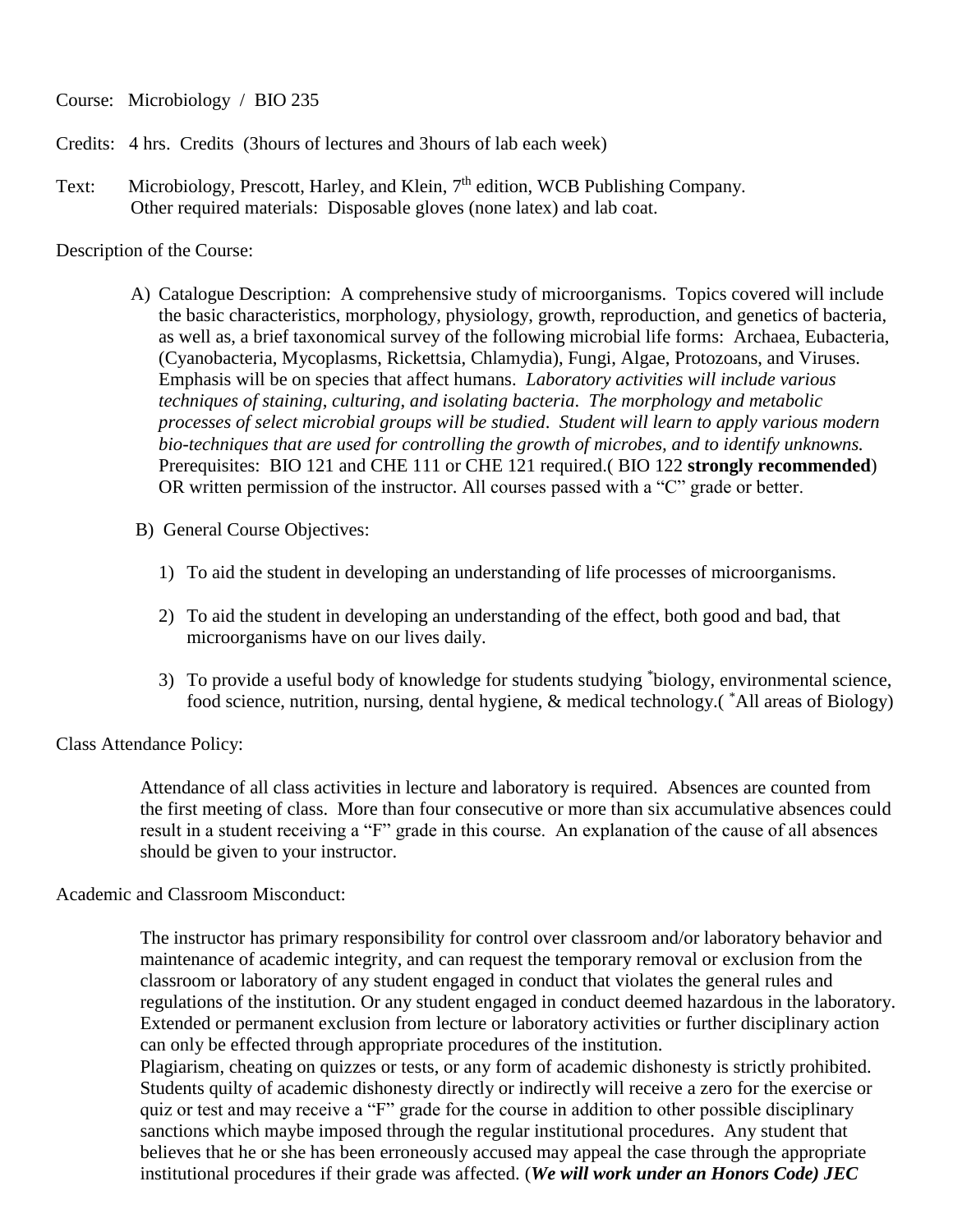#### Procedure for Dropping the Course: \*\*\* College's Withdrawal Policy\*\*\*

 Any student who finds it necessary to discontinue this course MUST complete a withdrawal form in the Registrar's Office at the time of the withdrawal. Students may withdraw from the course any time during the first ten weeks of class without the instructor signature. After that period, the  $11<sup>th</sup>$  week through the  $*14<sup>th</sup>$  week, students MUST obtain written authorization from the instructor or their academic advisor, to receive a "W" grade for the course. ( \* Deadline will be announced. ) Students who do not withdraw, but stop attending will be assigned an "F" grade in this course. Verbal withdraws CANNOT be accepted.

#### Tests:

 There will be nine scheduled quizzes (additional pop quizzes may also be given), all quizzes are given during the first ten minutes of class. (No make-ups for quizzes). Three unit test, two lab tests and a comprehensive final exam will also be given. Unit tests are scheduled in advance and the test scores will be posted by your student I.D. number. Students are allowed to review the test during office hours only in the presence of the instructor. *Note taking will* **not** *be permitted*. All unit test will be reviewed by your instructor before the final exam is given.

Grade Determination:

 $\frac{1}{2}$  of the semester's average,  $\frac{1}{4}$  of the lab grade,  $\frac{1}{4}$  of the score on the comprehensive final exam will determine the final course grade.

| EXAMPLE: (Semester's Average) $\frac{1}{2}$ (90) = 45  |                         |
|--------------------------------------------------------|-------------------------|
| (Lab Grade)                                            | $\frac{1}{4}$ (92) = 23 |
| (Final Exam Score) $\frac{1}{4}$ (96) = $\frac{24}{5}$ |                         |
|                                                        | 92                      |

 The best seven quiz scores will be added together plus the score for quiz **10** and divided by eight to determine the quiz average. The quiz average and the three unit tests scores will be added together and divided by four to determine the semester's average. The lab grade will be determined by averaging the two lab test scores plus points for lab journals or reports and/or lab techniques. The comprehensive final exam consist of two hundred questions x 0.5 point, total possible points 100.

Grade Scale: There will be NO grading on the normal distribution curve.

|  | $100.00 - 99.00 = A +$ |
|--|------------------------|
|  | $98.99 - 94.50 = A$    |
|  | $94.49 - 90.50 = A$    |
|  | $90.49 - 87.50 = B +$  |
|  | $87.49 - 84.50 = B$    |
|  | $84.49 - 79.50 = B$    |
|  | $79.49 - 77.50 = C +$  |
|  | $77.49 - 74.50 = C$    |
|  | $74.49 - 69.50 = C$    |
|  | $69.49 - 63.50 = D+$   |
|  | $63.49 - 59.50 = D$    |
|  | $59.49 - 00.00 = F$    |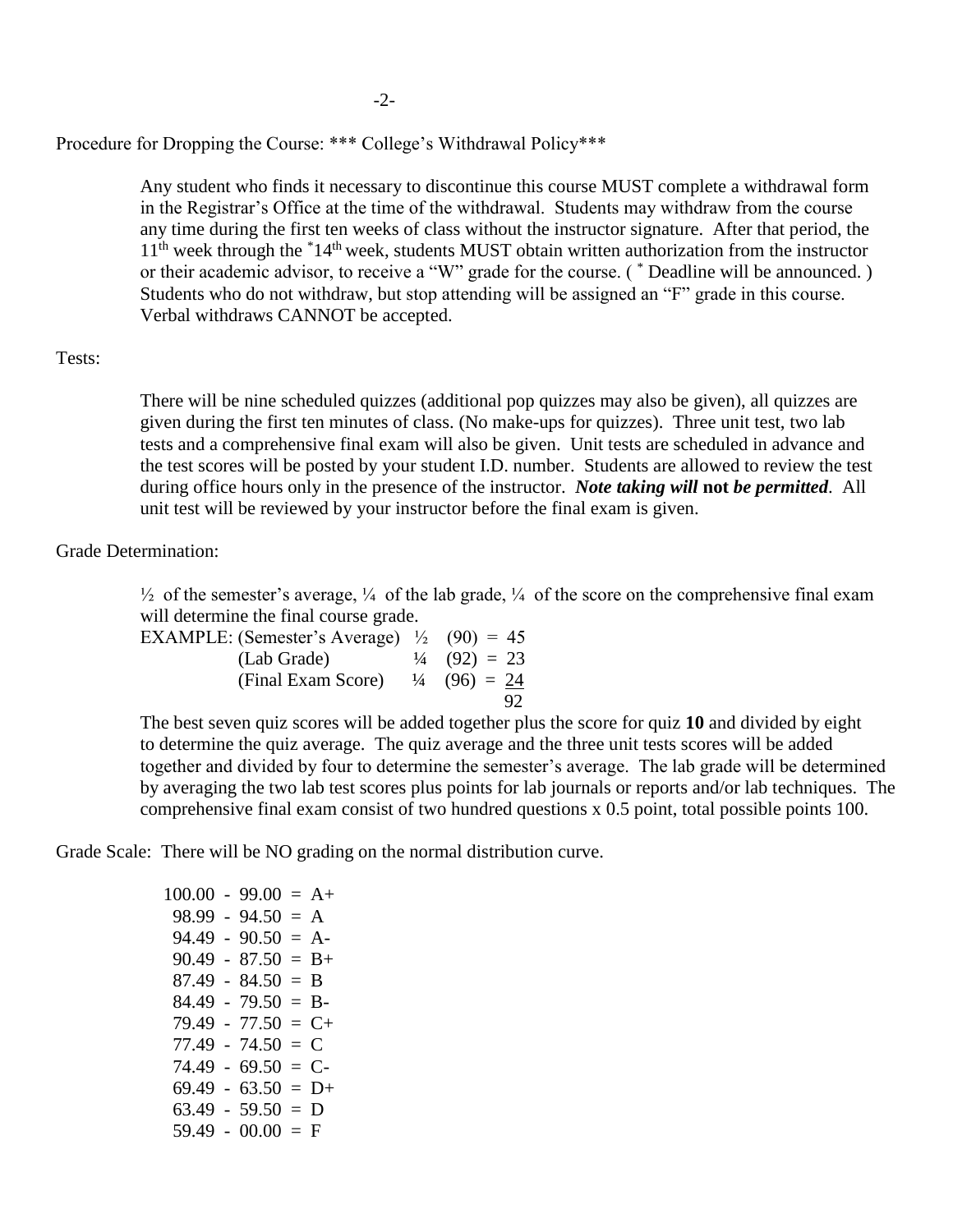Exemption Policy:

 The instructor will determine who is to be exempted from taking the final exam, not the student. Exemption is an earned *privilege* not an inherited right. Any student that is exempted from taking the final exam will be notified in writing. Students being considered for exemption MUST meet all of the following requirements: (No exceptions for any reason!)

- 1) Good classroom conduct.
- 2) Only 1 absence from lecture or laboratory (excused or non-excused).
- 3) No more than three tardies during course of the semester in lecture or laboratory.
- 4) All unit tests and lab tests must be taken when scheduled (no make-ups).
- 5) No unit test score lower than **88**. (The average of the best seven quizzes cannot be lower than **90**)
- 6) The minimum lab test score is **90**.
- 7) Must have an overall semester's average of **95** or higher. (*Without rounding* **off**)
- 8) Must have a semester's lab test average of **95** or higher. (*Without rounding off earned lab points will* **NOT** *be used in determining eligibility for exemption*).
- 9) Intangibles.

Make-ups:

 Any assignment missed can be obtained from the instructor. \*Lab work maybe made up during free lab time within a week of the missed assignment if the lab is available. Quizzes, scheduled or pop, cannot be made up for any reason. Unit tests can only be made up by special arrangement with the instructor. Makeup tests will be granted on an individual basis only following a conference with the instructor; where the reason(s) for missing the test must be determined mitigating circumstances beyond the control of the student such as, illness, death in the family, or change in condition of employment. All make-up tests will be scheduled during the week of the final exams. If two unit tests are missed during the semester and/or if the final exam is missed the student will receive a "F" grade if he or she is failing other parts of the course or an "I" if the student is passing all other parts of the course.

\* *Lab exercises or lab work that utilizes live bacteria cannot be made up for any reason.*

Revisions to the Syllabus:

 Students are responsible for learning all of the objectives and all of the items in the course outline whether they are discussed in lecture and/or laboratory or not. The instructor reserves the right to revise the objectives, topical outline, or academic schedule contained in this syllabus without notice. However, if the revisions affect scheduled unit tests a 48-hour notice will be given for the new test date.

#### **Cellular phones and beepers: Classroom and Labs – NO CELLPHONE ZONE**

*Cellular phones and beepers are only allowed in class or lab if they are turned off or in silent mode. Under no circumstance are phones to be answered in class. When there are extenuating circumstances that require that a student be available by phone or beeper, that student must speak to the instructor prior to class, so that together they can arrive at an agreement.*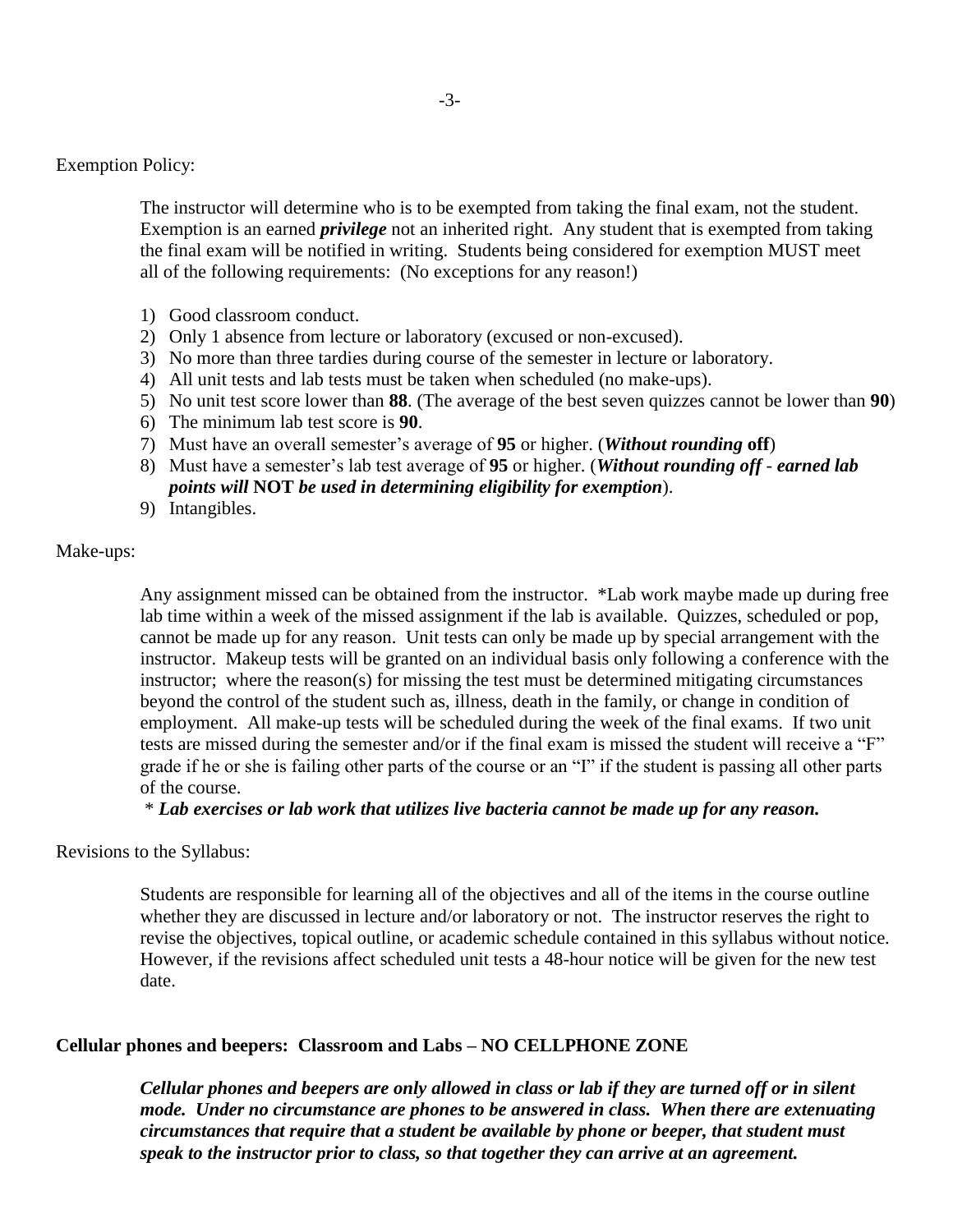## Course Objectives – BIO 235 Microbiology

- 1. The student will develop "critical thinking skills" and learn to develop sound scientific conclusions by the analysis of scientific data.
- 2. The student will demonstrate knowledge of the scientific method through examples.
- 3. The student will be able to understand the scope of microbiology as it relates to other fields of science.
- 4. The student will be able to list and explain the characteristics of life shared by all living organism form microbes to man.
- 5. The student will gain an understanding of the general characteristics of various microbial life forms especially bacteria.
- 6. The student will be able to demonstrate knowledge of the characteristics used in the classification of microorganisms.
- 7. The student will develop an understanding of microscopes, microscopy, and the microbial world.
- 8. The student will be able to explain in detail the differences between prokaryotic and eukaryotic cells.
- 9. The student will be able to identify the major morphological characteristic of bacteria cells.
- 10. The student will be able to name the various structures of a bacteria cell and describe their functions.
- 11. The student will be able to list and describe in detail the energy requirements, electron or hydrogen requirements, and carbon requirements for the growth and cultivation of bacteria.
- 12. The student will be able to describe in detail all of the nutrient requirements for the growth and cultivation of bacteria and discuss the different nutritional types of bacteria.
- 13. The student will be able to list and explain the physical conditions required for the growth and cultivation of bacteria.
- 14. The students will be able to understand and demonstrate the procedures for cultivating microorganisms and the problems associated with cultivation.
- 15. The student will be able to demonstrate knowledge of the various reproductive processes of bacterial cells, and explain in detail the phases of growth in bacterial cells.
- 16. The student will be able to list the different categories of culture media and describe the use of each type of media in the cultivation of bacteria.
- 17. The student will be able to describe and demonstrate several pure culture techniques.
- 18. The student will be able to give the principal properties of enzymes and summarize their chemical make-up.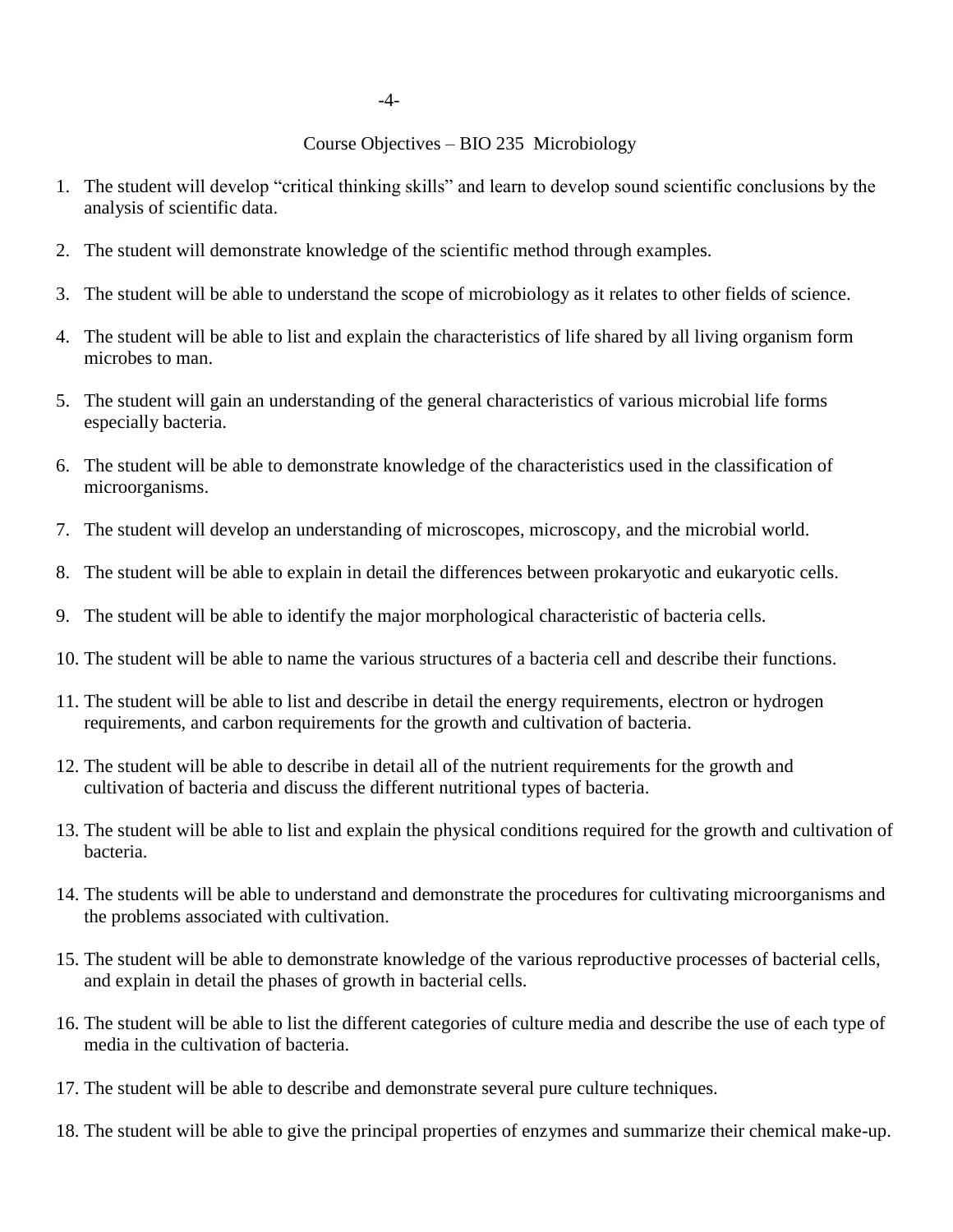- 19. The student will be able to describe how enzymes function and list factors that affect enzymatic activity.
- 20. The student will be able to name the major classes of enzymes and describe their action.
- 21. The student will demonstrate knowledge of the photosynthetic process including photophosphorylation, the Calvin-Benson cycle, and the chemiosmotic theory.
- 22. The student will be able to explain the differences in the photosynthetic process in algae, cyanobacteria, and bacteria.
- 23. The student will be able to demonstrate knowledge of chemical energy and the respiratory process in bacteria, including the Embden-Meyerhof, Pentose Phosphate, and the Entner-Doudoroff pathways of glucose catabolism, the Kreb's cycle and the electron transport system.
- 24. The student will be able to demonstrate knowledge of anaerobic metabolism in bacterial cells and describe various fermentation pathways utilized by different species of bacteria.
- 25. The student will develop an understanding of the biosynthesis of proteins in bacteria.
- 26. The student will be able to describe DNA and RNA and explain their role in bacterial genetics.
- 27. The student will be able to describe various form of modification in the genetic make-up of bacterial cells.
- 28. The student will be able to define mutation, list the various types of mutations and describe their affects on bacterial cells.
- 29. The student will be able to demonstrate knowledge of the taxonomy of bacteria.
- 30. The student will be able to explain the characteristics and the taxonomy of fungi, algae, protozoans, and viruses.
- 31. The student will be able to define and/or explain in detail the terms of microbial control.
- 32. The student will be able to describe the processes involved in controlling the growth and activities of microorganisms by antimicrobial agents.
- 33. The student will be able to outline the mode of action and limitations and physical agents used in the control of microbes.
- 34. The student will be able to list the major classes of chemicals agents used to control microbes, give specific example of the class of chemicals, and describe the mode of action of the chemical agent, as well as, the limitations of their use.
- 35. The student will be able to differentiate between synthetic drugs and antibiotics as chemotherapeutic agents used to treat infections. And name the biological source of the antibiotic, the spectra of organisms that it affects and the mode of action of each antibiotic listed.
- 36. The student will be able to demonstrate knowledge of nosocomial infections and describe their sources.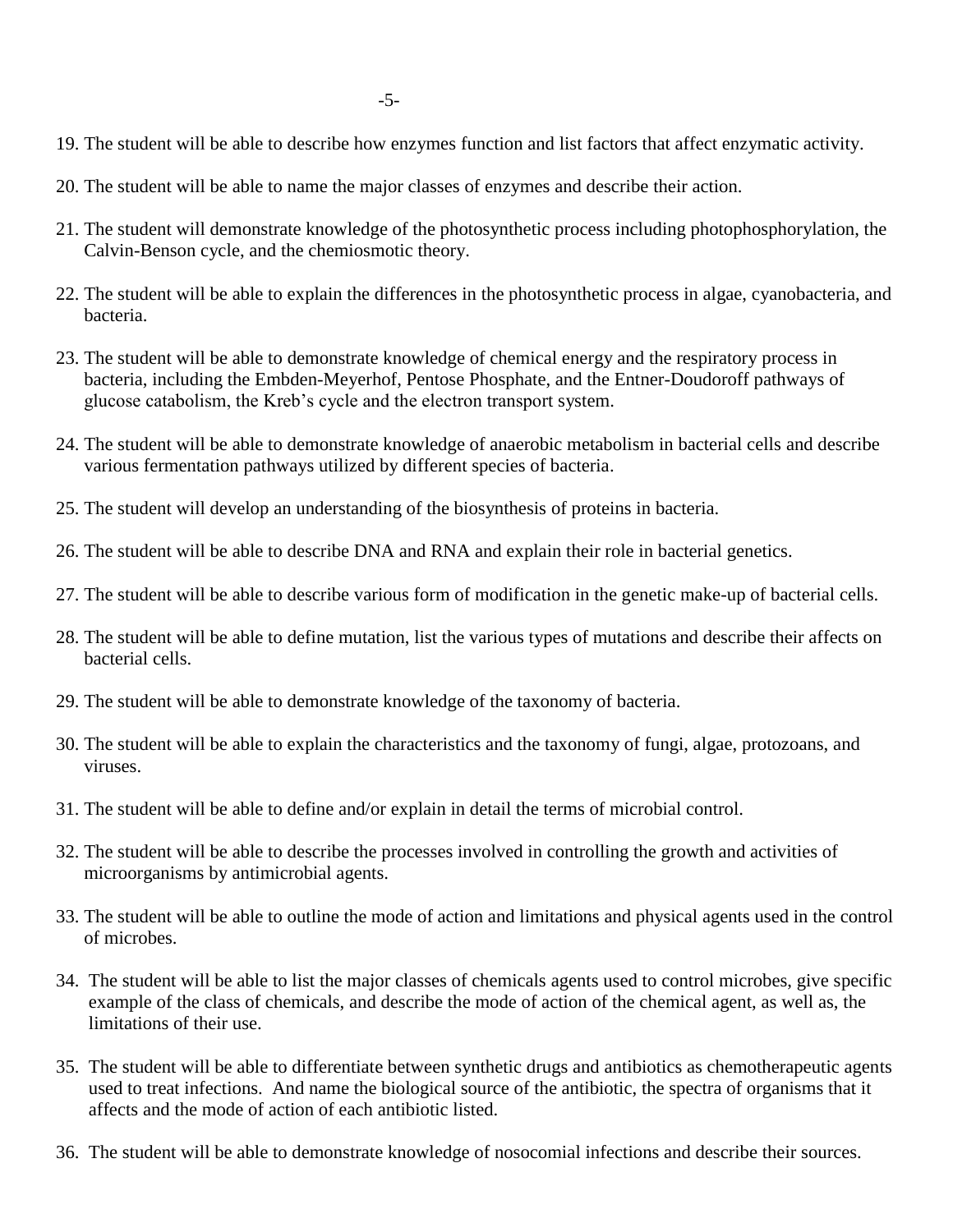-6-

- 37. The student will be able to list the most common nosocomial infections and the most frequently isolated organism(s) that causes that infection.
- 38. The student will be able explain the types of patients that have the greatest for developing and why they are such high risk.
- 39. The student will be able to describe infection control and prevention in the clinical environment.
- 40. The student will be able to demonstrate knowledge of the normal flora in various anatomical areas of the human body and describe host-microbe interactions.
- 41. The student will be able to discuss in detail Koch's postulates in relationship to diseases.
- 42. The student will be able to list the portals of entry of microbes into the human body and explain in detail how microbes breach the portals.
- 43. The student will be able to list and discuss the invasive methods of bacteria and other microbes.
- 44. The student will be able to explain how microbes produce diseases.
- 45. The student will be able to list and explain the stages of infection and illness.
- 46. The student will be able to list and describe in detail the methods of non-specific resistance to diseases and infections. (Innate immunity)
- 47. The student will be able to describe the major features of acquired or adaptive immunity.
- 48. The student will be able to explain in detail the role of T-lymphocytes and B-lymphocytes in acquired immunity.
- 49. The student will be able to list the major classes of immunoglobulins (antibodies) and describe their role in immunity.
- 50. The student will be able to list the different types of humoral antibodies and explain their function.
- 51. The student will be able to describe the major events that occur during the primary and secondary immune responses.
- 52. The student will be able to describe the different types of immunity i. e. naturally acquired passive immunity, naturally acquired passive immunity, artificially acquired active immunity, artificially acquired passive immunity.
- 53. The student will be able to demonstrate knowledge of diseases caused by microorganisms (bacteria, fungi, viruses, and protozoans) by portal of entry, and how these infectious agents damage the body.
- 54. The student will be able to discuss how infectious diseases of the human body are treated and/or prevented.
- 55. The student will develop an understanding of the importance of soil, water, food, medical, and industrial microbiology.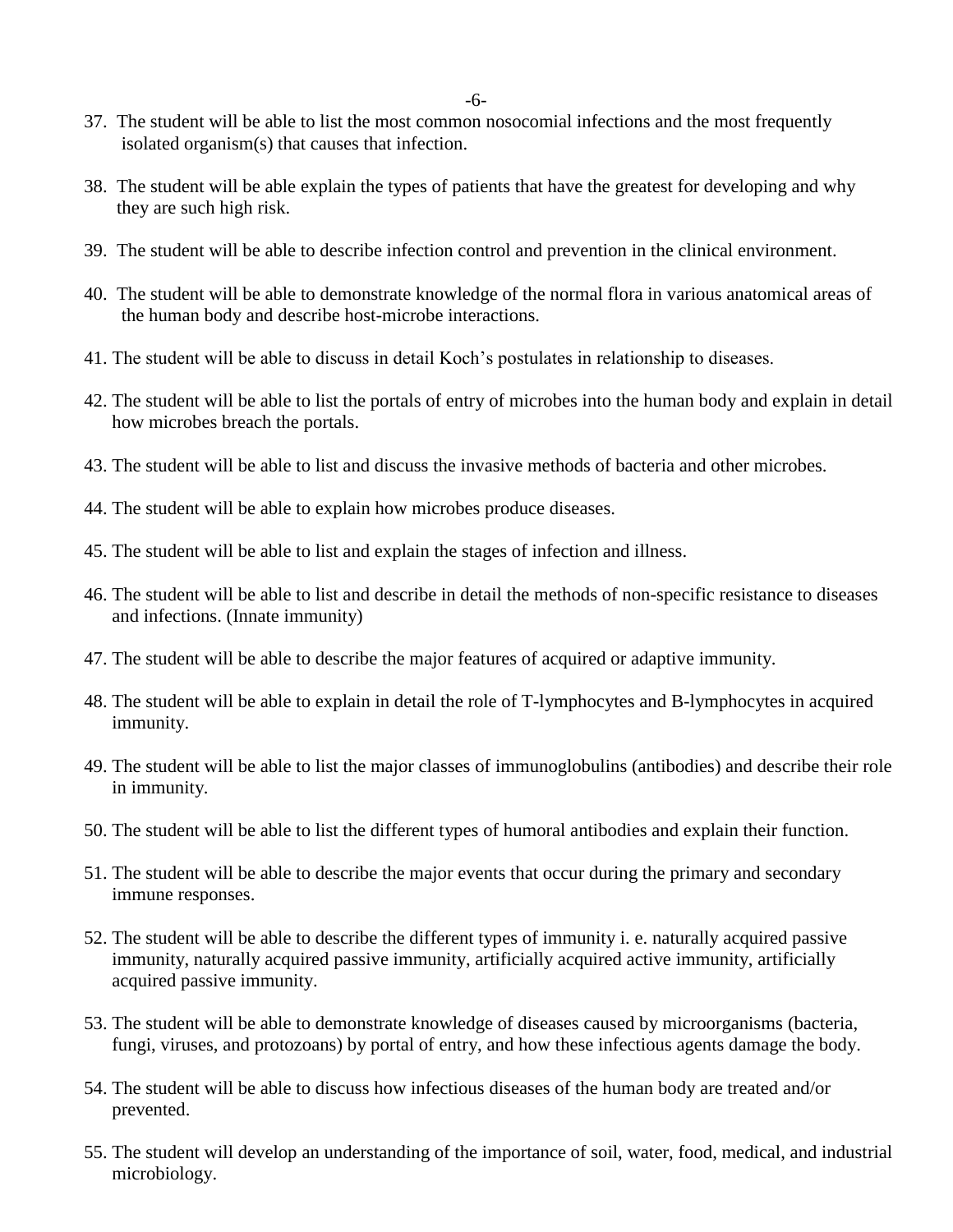# TOPICAL OUTLINE (LECTURE) BIO 235 MICROBIOLOGY

## UNIT 1

## I) Introduction

- A) Critical thinking and the scientific method
- B) Characteristics of life
- C) Prokaryotic and Eukaryotic cells
- D) Groups of microorganisms
	- 1. Monera (Procaryotae)
		- a) Archaea
		- b) Eubacteria
			- 1) Cyanobacteria (blue-green algae)
	- 2. Protistae
		- a) Algae
		- b) Protozoans
		- c) Slime molds
	- 3. Fungi
	- 4. Acellular (non-cellular) organisms (viruses)
- II) Characteristics and Classification of Microorganisms
	- A) Characteristics
		- 1. Morphological
		- 2. Chemical composition of the cell wall
		- 3. Cultural
		- 4. Metabolic
		- 5. Genetic
		- 6. Antigenic
		- 7. Ecological
		- 8. Pathological
	- B) Classification
		- 1. Species, Genus, Family, Order, Class, Phylum, Kingdom
		- 2. Scientific nomenclature Binomial system of nomenclature
- III) Bacterial Morphology
	- A) Shape
		- 1. Spherical (Round) coccus, cocci
			- a) Arrangements
				- 1) Diplo-
				- 2) Strepto-
				- 3) Staphylo-
				- 4) Tetra-
				- 5) Sarcina
		- 2. Cylindrical (Rod-like) bacillus, bacilli
			- a) Arrangements
				- 1) By growth characteristics Diplo- / Strepto-
				- 2) By morphology Palisade
		- 3. Spiral spirillum, spirilla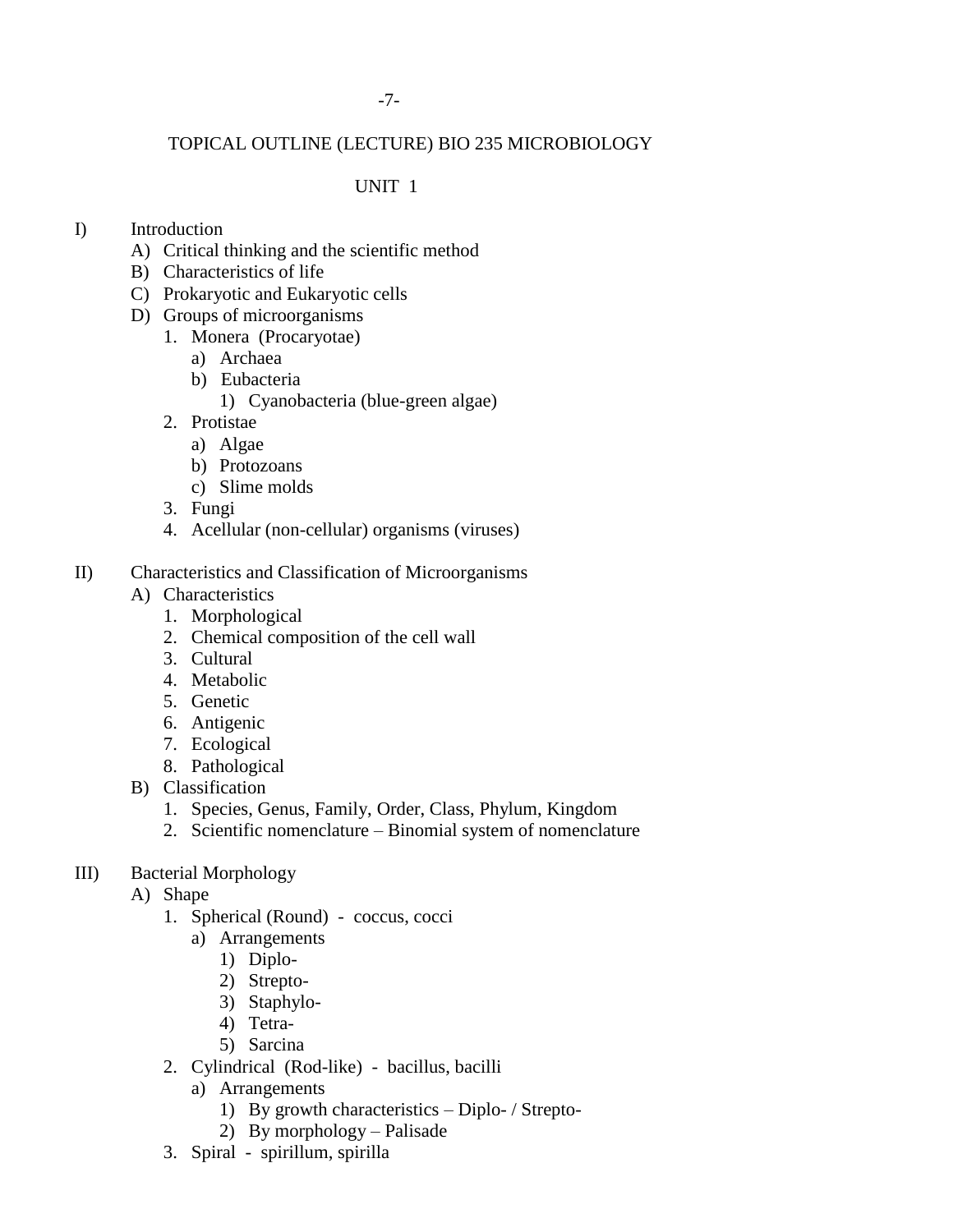- B) Size
- C) The Anatomy of Bacteria Cells
	- 1. Bacterial Integuments
		- a) Capsules
		- b) Cell wall
			- 1) Protoplasts
			- 2) Spheroplasts
	- 2. Cell membrane (protoplasmic or cytoplasmic membrane)
	- 3. Bacterial Appendages
		- a) Flagella
			- 1) Monotrichous
			- 2) Amphitrichous
			- 3) Lophotrichous
			- 4) Peritrichous
			- 5) Periplasmic
		- b) Pili Fimbriae / Sex pili
	- 4. Bacteria cytoplasm
	- 5. Bacterial cellular organelles
		- a) Mesosomes
		- b) Ribosomes
		- c) Inclusion bodies
		- d) Vacoules
		- e) Bacterial nucleus
		- f) Endospores
- IV) Bacterial Cultivation
	- A) Nutritional Requirements
		- 1. Energy requirement
			- a) Phototrophs
			- b) Chemotrophs
		- 2. Source of electrons or hydrogen
			- a) Lithotrophs
			- b) Organotrophs
		- 3. Carbon requirement
			- a) Autotrophs
			- b) Heterotrophs
		- 4. Nutritional types
			- a) Photolithotrophic autotrophs (Photoautotrophs)
			- b) Photolithotrophic heterotrophs
			- c) Chemolithotrophic autotrophs (Chemoautotrophs)
			- d) Photoorganotrophic heterotrophs (Photoheterotrophs)
			- e) Chemoorganotrophic heterotrophs (Chemoheterotrophs) (Heterotrophs)
			- f) Mixotrophic bacteria
			- g) Mutant forms
				- 1) prototrophs
				- 2) auxotrophs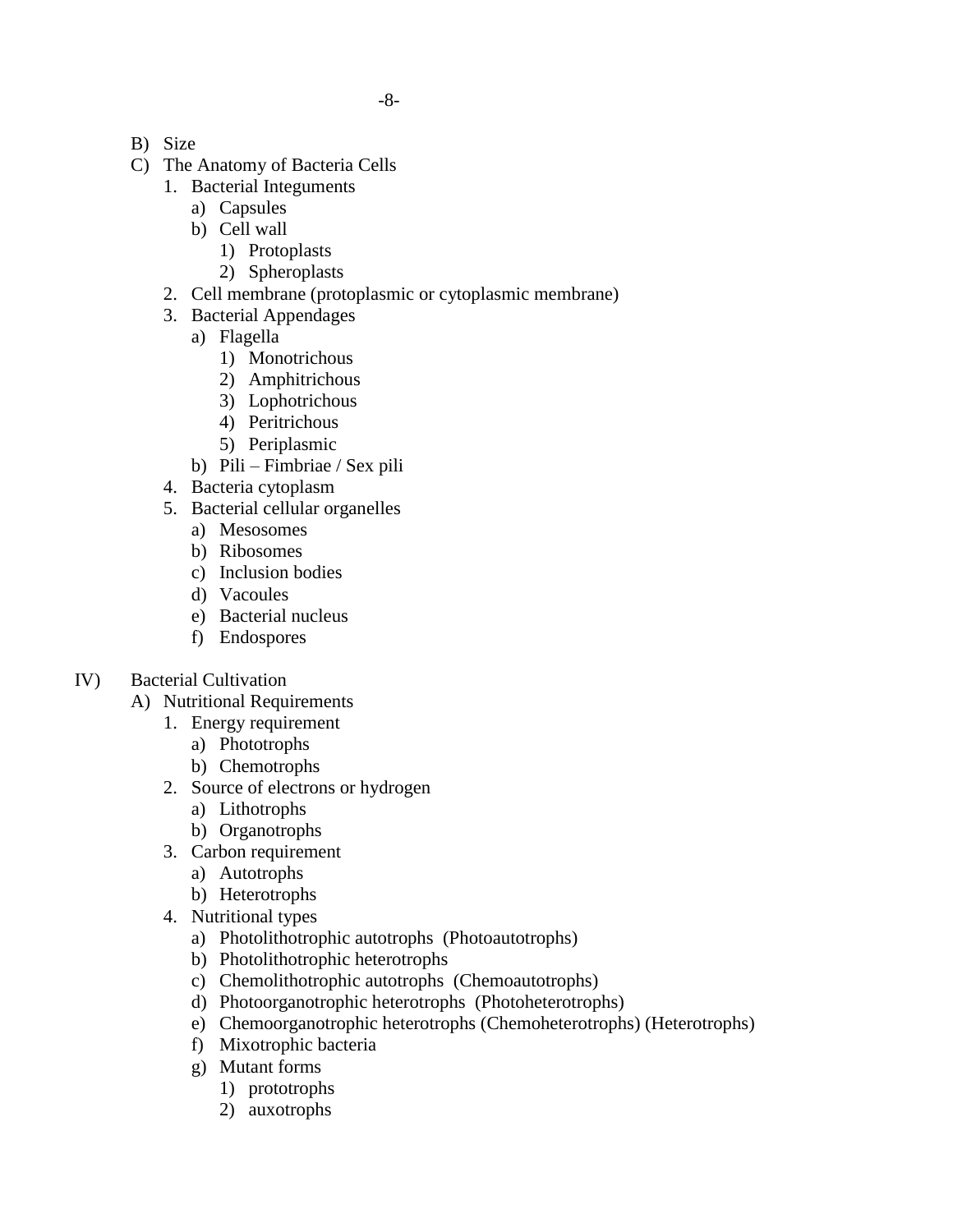- 5. Elements and Compounds
	- a) Nitrogen
	- b) Sulfur
	- c) Phosphorus
	- d) Sodium
	- e) Calcium
	- f) Iron
	- g) Potassium
	- h) Magnesium
	- i) Trace elements
		- 1) Zinc, Copper, Cobalt, Manganese
	- j) Vitamins
	- k) Amino acids
	- l) Purines and Pyrimidines
	- m) Water
- B) Bacteriological Media
	- 1. Nutrient agar and broth
	- 2. Enriched media
	- 3. Selective media
	- 4. Differential media
	- 5. Assay media
	- 6. Media for the enumeration of bacteria
- C) Physical Requirements
	- 1. Temperature
		- a) Psychrophiles
		- b) Mesophiles
		- c) Thermophiles
			- 1) Eu-thermophiles
			- 2) Facultative thermophiles
			- 3) Steno- or extreme thermophiles
	- 2. Gaseous requirement
		- a) Aerobic
		- b) Microaerophiles
		- c) Anaerobic
			- 1) Non-stringent or Non-strict anaerobes (aero-tolerant)(oxygen tolerant)
			- 2) Facultative anaerobes
			- 3) Stringent anaerobes or Strict anaerobes
	- 3. Ph requirement
		- a) Acidophiles
		- b) Neutrophiles
		- c) Alkalophiles
	- 4. Specific Requirements i. e. Halophilic
- D) Reproduction Methods
	- 1. Asexual
		- a) Fission
		- b) Budding
		- c) Sporulation
	- 2. Sexual Conjugation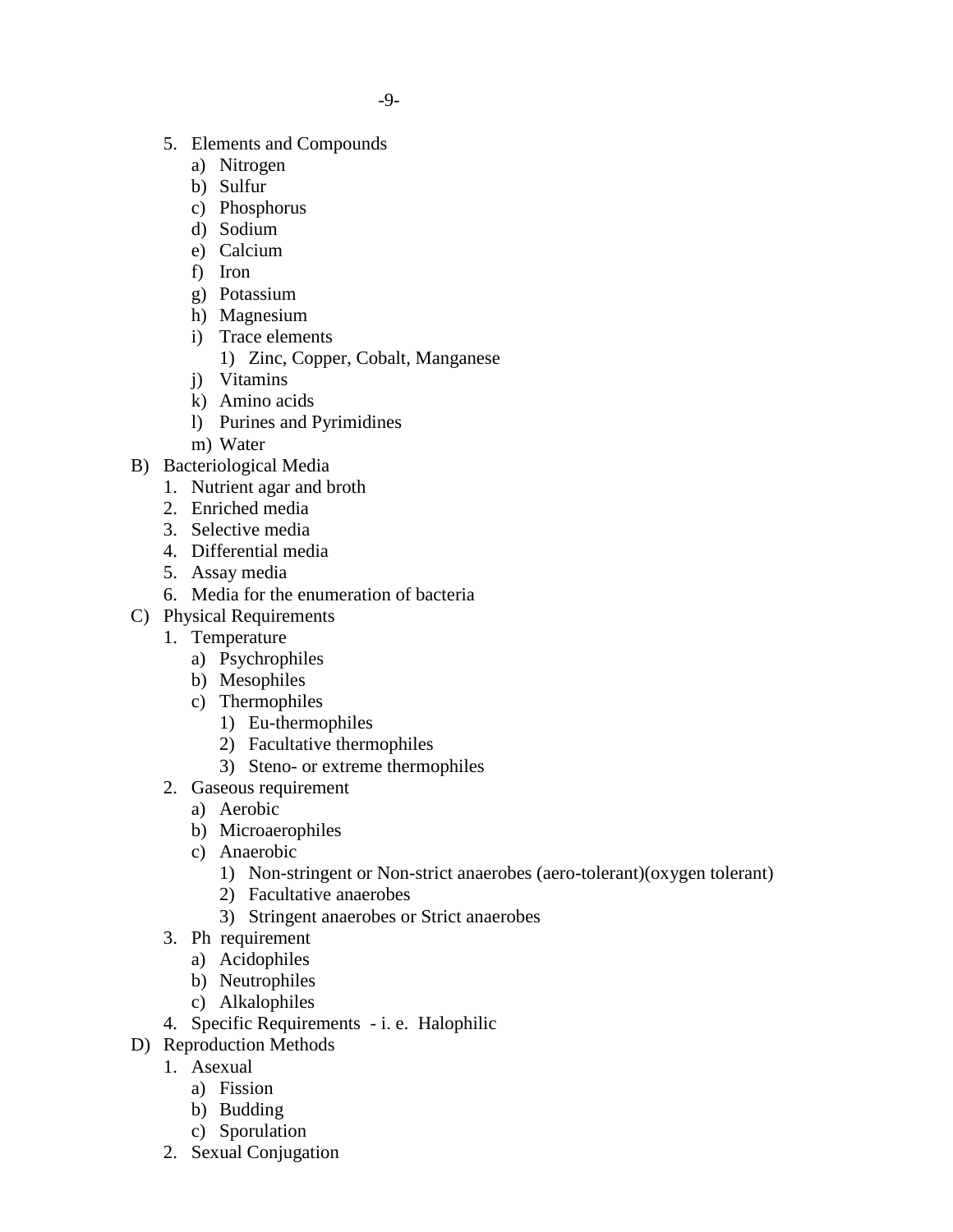- E) Phases of Growth
	- 1. **Quiescent** stage
	- 2. **Lag** phase & transitional period
	- 3. **Logarithmic** or **Exponential** phase (**Log** phase)
	- 4. **Stationary** phase
	- 5. **Logarithmic** phase of decline (Death phase)
- F) Colony or Cultural Characteristics
	- 1. Abundance of growth
	- 2. Size of the colony
	- 3. Margin
	- 4. Elevation
	- 5. Pigmentation (Chromogenesis)
	- 6. Optical features
	- 7. Odor
	- 8. Surface texture
	- 9. Consistency
- G) Pure Culture Techniques
	- 1. Streak-plating technique
	- 2. Serial-dilution technique
	- 3. Spread-plating technique
	- 4. Pour-plating technique
	- 5. Chemical technique
	- 6. Single-cell isolation technique
- V) Bacterial Metabolism
	- A) Enzymes
		- 1. Chemical properties
		- 2. Characteristics and physical properties
		- 3. Enzymatic action
		- 4. Factors affecting enzymatic activity
		- 5. Classification of enzymes
	- B) Photosynthesis
		- 1. Oxygenic microbes
			- a) Non-cyclic photophosphorylation
		- 2. Anoxygenic microbes
			- a) Cyclic photophosphorylation
		- 3. The Calvin-Benson Cycle
	- C) Cellular Respiration
		- 1. Glycolysis
			- a) Embden-Meyerhof pathway
			- b) Pentose-Phosphate pathway
			- c) Entner-Doudoroff pathway
		- 2. Kreb's Cycle (TCA) (Citric acid cycle)
		- 3. Cytochrome system Electron transport chain (Oxidation-reduction reactions)
	- D) Anaerobic Metabolism
		- 1. Glycolysis
		- 2. Fermentation
			- a) Homofermentative bacteria and the biochemical pathway
			- b) Heterofermentative bacteria and various biochemical pathways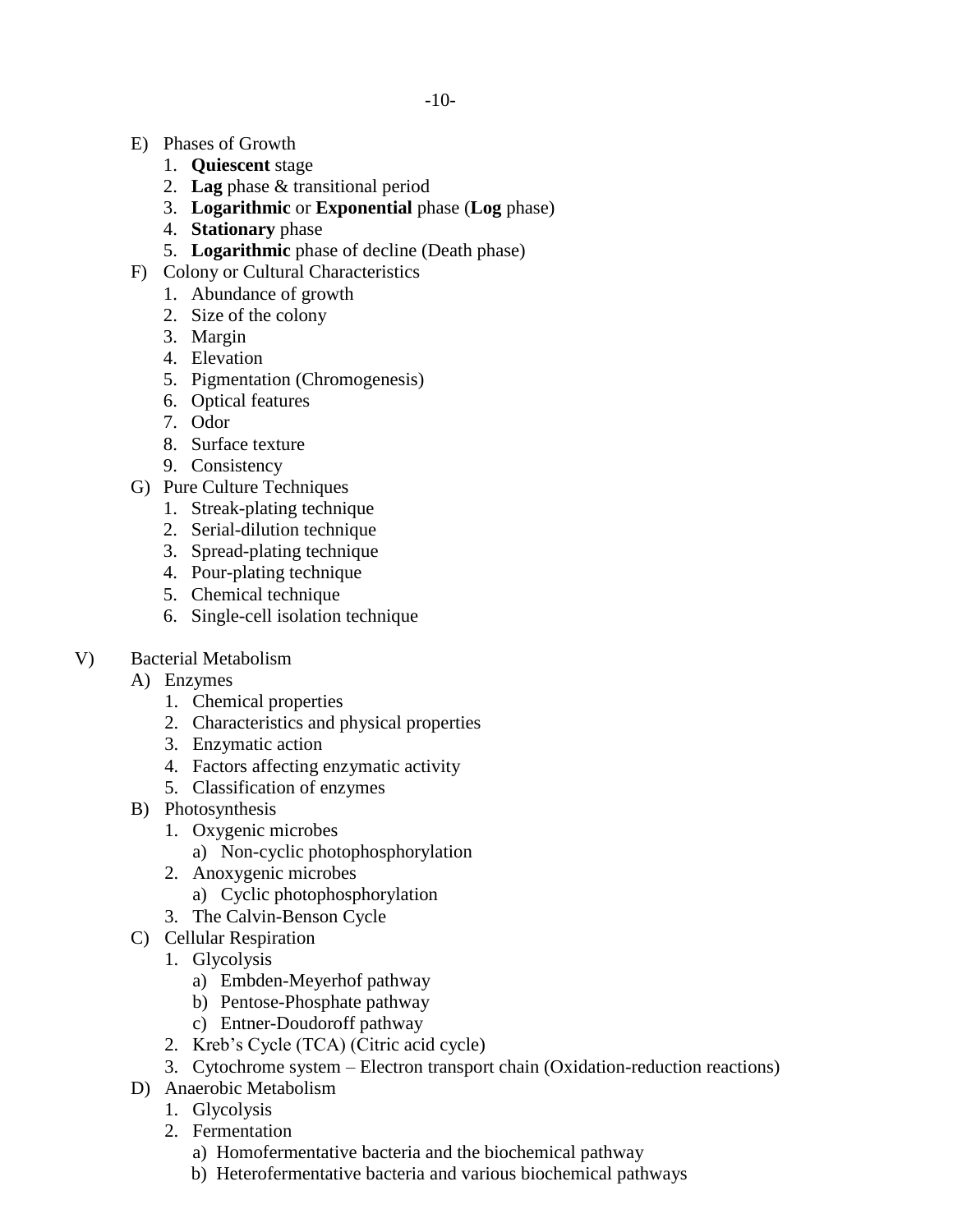- VI) Bacterial Genetics
	- A) The Bacterial Chromosome
	- B) Genotype
	- C) Phenotype
	- D) DNA and RNA
	- E) Biosynthesis
		- 1. DNA synthesis
			- a) Mutations
				- 1) types
				- 2) rates
		- 2. Protein synthesis
			- a) Transcription
			- b) Translation
		- 3. The operon theory
	- F) Genetic Modifications
		- 1. Transduction
		- 2. Transformation

# UNIT II

- I) Bacteriological Classification and Characteristics
	- A) Taxonomy
	- B) Characteristics
		- 1. Morphological
		- 2. Chemical composition of cell wall
		- 3. Cultural
			- a) Energy, electron, carbon requirements
			- b) Nutrient requirements
			- c) Physical requirements
		- 4. Metabolic
		- 5. Antigenic
		- 6. Genetic
			- a) Low  $G + C$
			- b) High  $G + C$
		- 7. Ecological
		- 8. Pathological
	- C) Taxonomic Scheme
		- 1. Kingdom
		- 2. Phylum Division ending (phyta or a)
		- 3. Class ending (etes or ae or i)
		- 4. Order ending (ales)
		- 5. Suborder ending (ineae)
		- 6. Tribe ending (eae)
		- 7. Family ending (aceae)
		- 8. Genus
		- 9. Species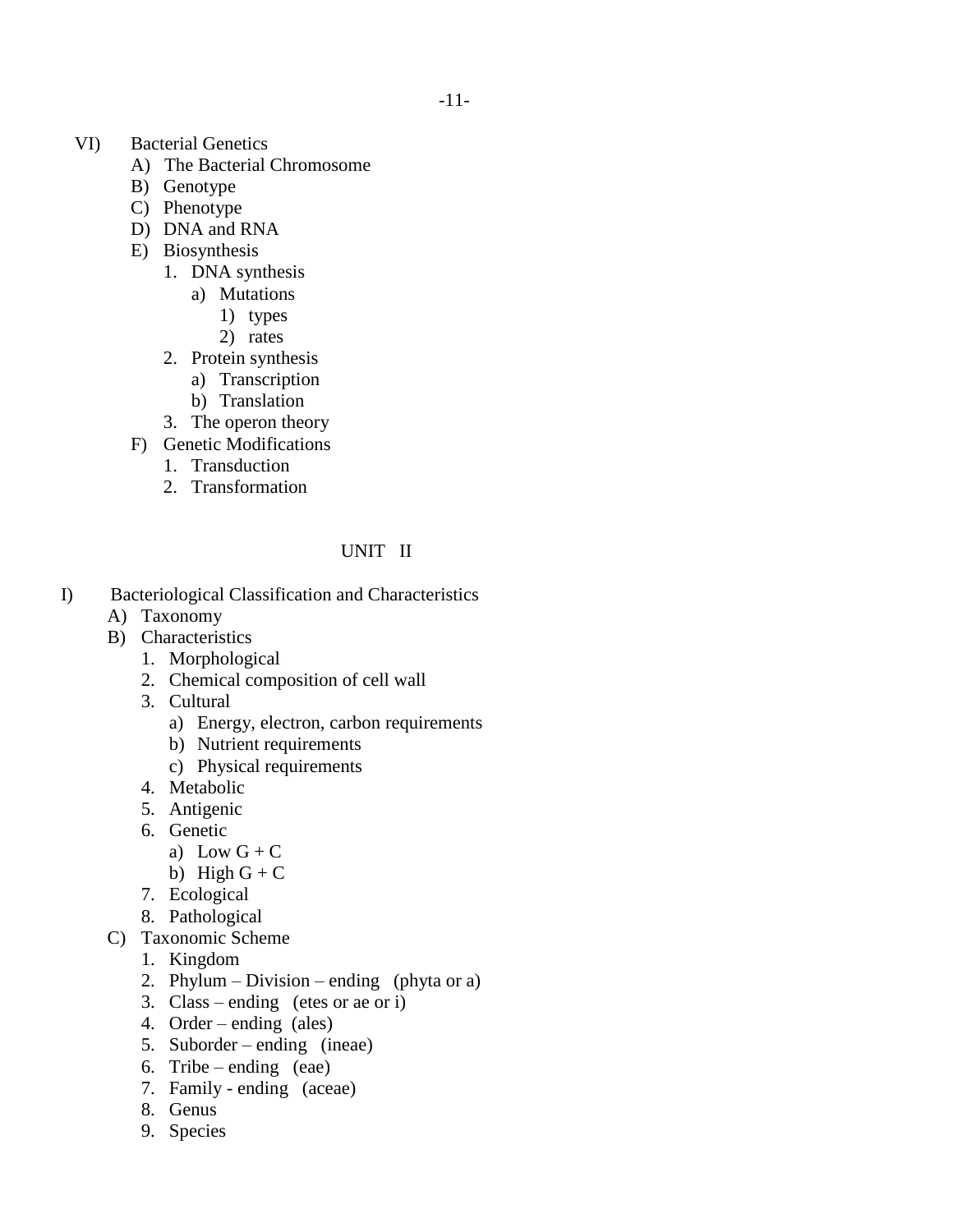**Criteria used to divide bacteria into four major divisions described in** *First Edition of Bergey's Manual of Systemic Bacteriology* **are: 1) the presence or absence of cell walls and 2) the chemical composition of the cell walls. Bacteria have been assigned to the following four phyla.**

- **1.** *Gracilicutes. Gram-negative bacteria with thin cell walls containing peptidoglycan.* **(Includes cyanobacteria and non – oxygenic photosynthetic bacteria.**
- **2.** *Firmicutes.**These bacteria are usually gram-positive with thick rigid cell walls containing peptidoglycan.* **(Includes filamentous bacteria.)**
- **3.** *Tenericutes.**Bacteria without cell walls.*
- **4.** *Mendosicutes. These bacteria maybe gram-positive or gram-negative and have nonpetidoglycancontaining cells walls.* **(Archaea are the only members of the phyla.)**
	- D) Major Groups of Bacteria
		- 1. Phototrophic Bacteria
			- a) Non-oxygenic phototrophs
				- 1) Purple non-sulfur bacteria (Rhodospirillaceae)
				- 2) Purple sulfur bacteria (Chromatiaceae)
				- 3) Green sulfur bacteria (Chlorobiaceae)
		- 2. Gliding Bacteria
			- a) Order Myxobacterales
			- b) Order Cytophagales
		- 3. Sheathed Bacteria
			- a) Order Chlamydobacteriales
		- 4. Budding and/or Appendaged Bacteria
			- a) Caulobacteraceae & Hyphomicrobiaceae
		- 5. The Spirochetes
			- a) Order Spirochaetales
				- 1) Spirochaetaceae
				- 2) Leptospiraceae
		- 6. Spiral and Curved Bacteria
			- a) Order Spirillales
				- 1) Spirillaceae
		- 7. Gram-Negative Aerobic Rods and Cocci
			- a) Order Pseudomonadales
				- 1) Pseudomonaceae
			- b) Order Azotobacterales
				- 1) Azotobacteraceae
			- c) Order Rhizobiales
				- 1) Rhizobiaceae
			- d) Order Methylomonales
				- 1) Methylococcaceae
			- e) Order Halobacteriales
				- 1) Halobacteriaceae
		- 8. Gram-Negative Facultative Anaerobic Rods
			- a) Order Enterobacteriales
				- 1) Enterobacteriaceae
			- b) Order Vibrionales
				- 1) Vibrionaceae
			- c) Order Pasteurelliales
				- 1) Pasteurellaceae
			- d) Other genera not assigned to any family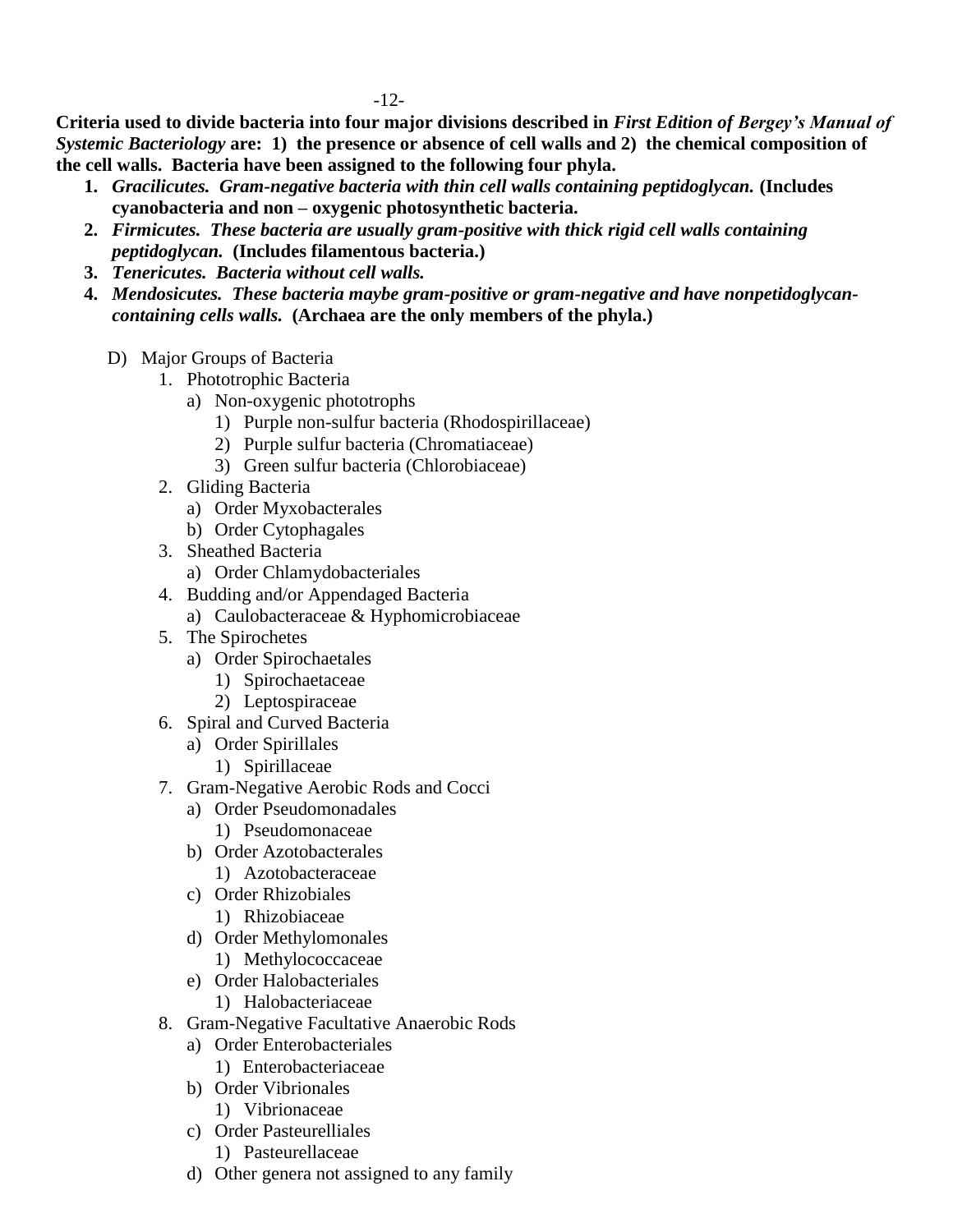- 9. Gram-Negative Anaerobic Bacteria
	- a) Bacteriodales
		- 1) Bacteriodaceae
- 10. Gram-Negative Cocci and Coccobacilli
	- a) Order Neisseriales
		- 1) Neisseriaceae
- 11. Gram-Negative Anaerobic Cocci
	- a) Order Veillonellales
		- 1) Veillonellaceae
- 12. Gram-Negative Chemolithotrophic Bacteria
	- a) Order Nitrobacterales
		- 1) Nitrobacteraceae
	- b) Bacteria that metabolize sulfur
	- c) Order Siderocapsales
		- 1) Siderocapsaceae
- 12. Methane-Producing Bacteria
	- a) Order Methanobacteriales
	- 1) Methanobacteriaceae
- 13. Gram-Positive Cocci
	- a) Microccaceae
	- b) Deinococcaceae
- 14. Gram-Positive Endospore Forming Rods and Cocci
	- a) Order Bacillales
		- 1) Bacillaceae
- 15. Gram-Positive Asporogenous Rod-Shaped Bacteria
	- a) Order Lactobacillales
		- 1) Lactobacillaceae
- 16. Other Bacteria Types
	- a) Coryneforms
	- b) Arthrobacter
	- c) Nocardioforms
	- d) Order Actinomycetales
		- 1) Actinomycetaceae
	- e) Mycobacteriaceae
	- f) Actinoplanaceae
	- g) Streptomycetaceae
	- h) Mycoplasms
- 17. Bacteria-Like Microbes
	- a) Rickettsias
		- 1) General Characteristics
		- 2) Classification
	- b) Chlamydia
		- 1) General Characteristics
- II) Other Microbes
	- A) Fungi
		- 1. General Characteristics
		- 2. Classification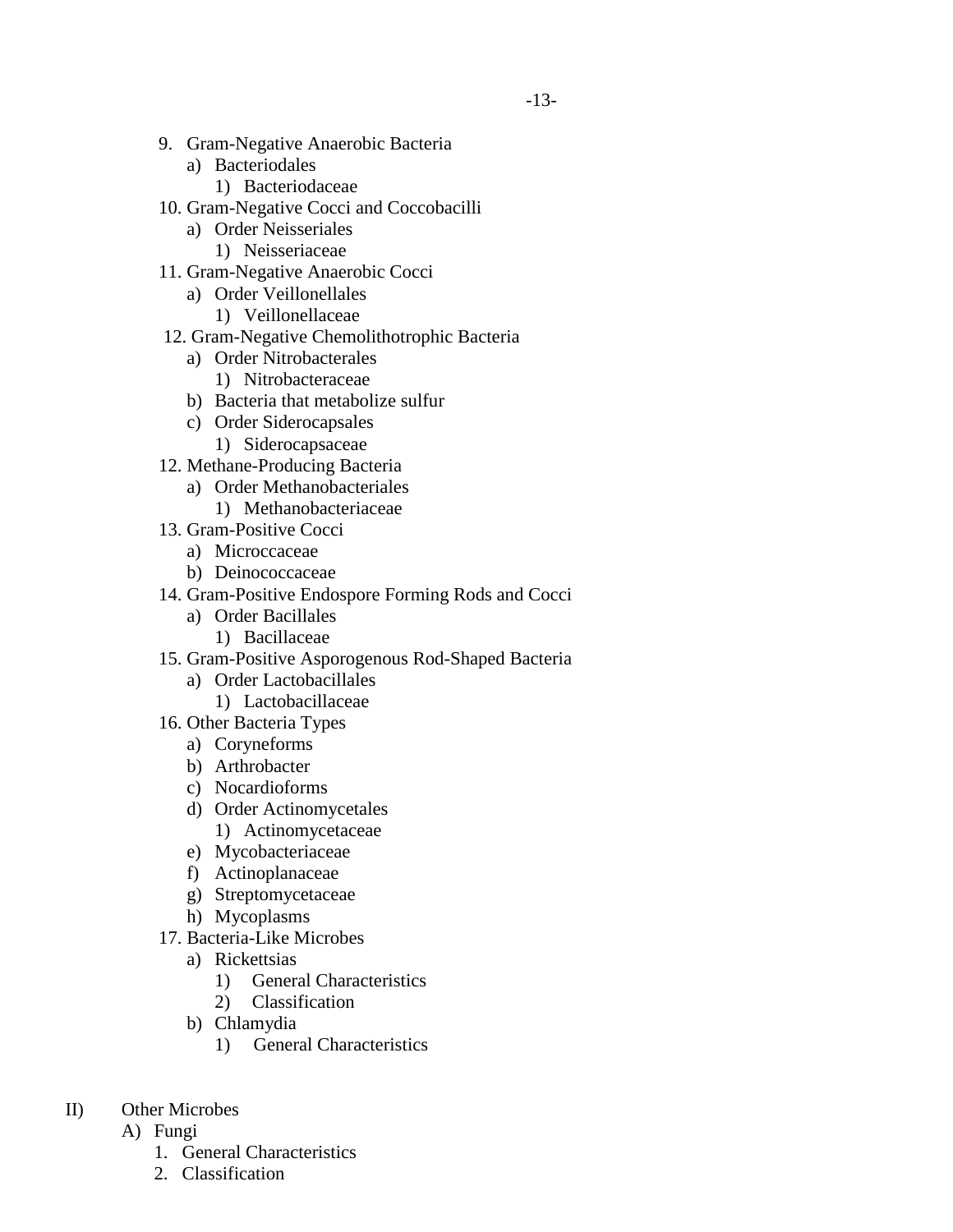- a) Division Gymnomycota Slime molds
	- 1) Acrasiomycetes
	- 2) Myxomycetes
- b) Division Mastigomycota
	- 1) Chytridiomycetes
	- 2) Hypochytridiomycetes
	- 3) Plasmodiophoromycetes
	- 4) Oomycetes
- c) Division Amastigomycota
	- 1) Zygomycetes
	- 2) Ascomycetes
	- 3) Basidiomycetes
	- 4) Deuteromycetes
- B) Algae
	- 1. General Characteristics
	- 2. Classification and Specific Characteristics
		- a) Oxygen Phototrophic Bacteria (Cyanobacteria or Blue-green algae (Cyanophycophyta)
		- b) Chlorophycophyta (Green algae)
		- c) Euglenophycophyta (Euglenoids)
		- d) Xanthophycophyta (Yellow-green algae)
		- e) Pyrrophycophyta (Dinoflagellates)
		- f) Cryptophycophyta (Cryptomonads)
		- g) Bacillariophycophyta (Diatoms)
		- h) Chrysophycophyta (Golden-brown algae)
		- i) Rhodophycophyta (Red algae)
		- j) Phaeophycophyta (Brown algae)
- C) Protozoans
	- 1. General Characteristics
	- 2. Classification and Specific Characteristics
		- a) Subkingdom (Protozoa) (14 Phyla)
			- 1) Phylum Apicomplexa
				- a. Sporozoa
				- 2) Phylum Sacromastigophora
					- a. Subphylum Mastiogophora (Flagellata)
						- 1a. Zoomastigophora
						- 2a. Phycomastigophora
					- b. Subphylum Sarcodina
			- 3) Phylum Ciliophora (Ciliates)
			- 4) Phylum Labyrinthomorpha
			- 5) Phylum Microspora
			- 6) Phylum Ascetospora
			- 7) Phylum Myxozoa
- D) Viruses
	- 1. General Characteristics
	- 2. Structure and Composition
		- a) Capsid
		- b) Nucleic Acid Core
		- c) Envelope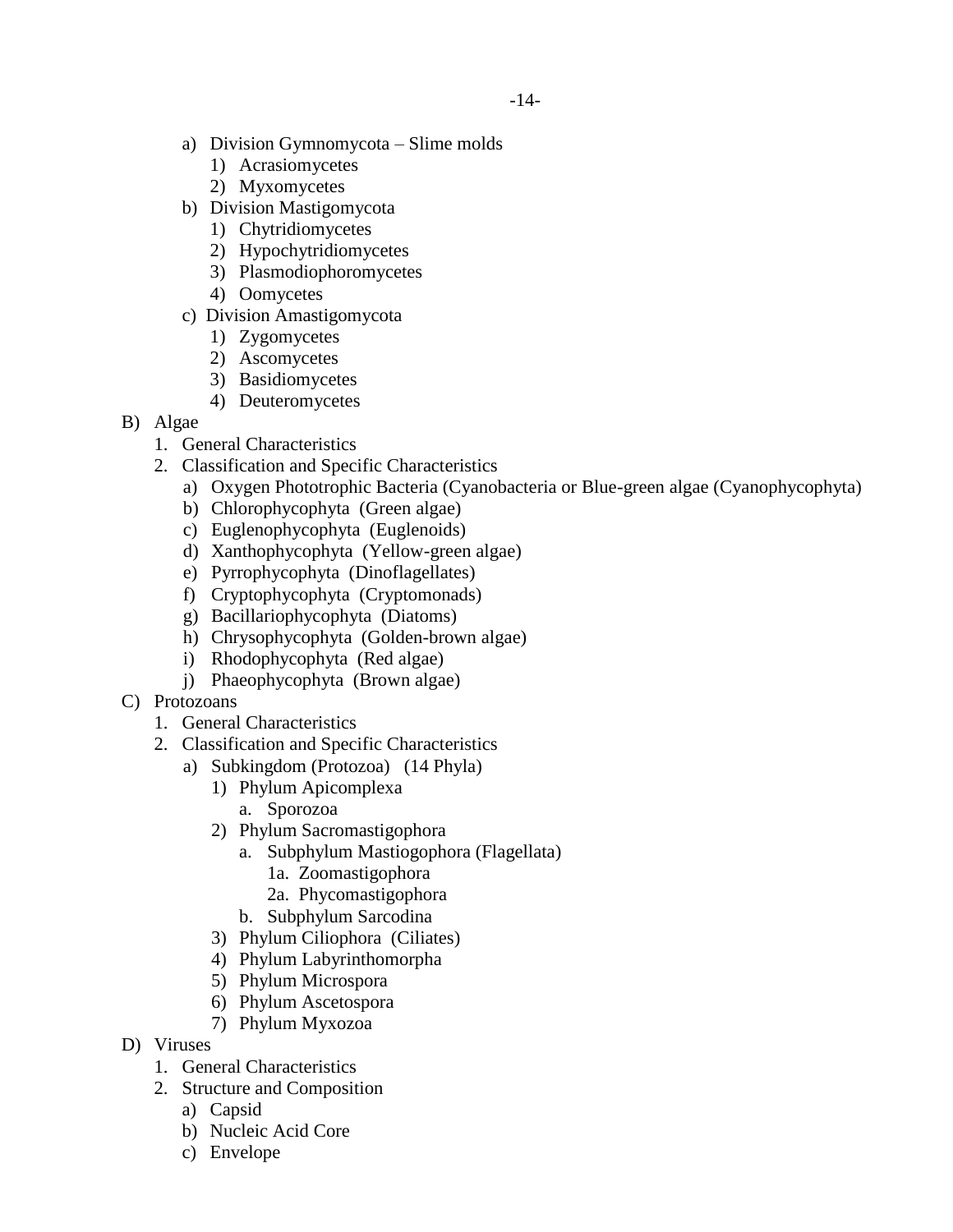- 3. Characteristics for the classification of viruses
	- a) Examples of DNA animal viruses
	- b) Examples of RNA animal viruses
- 4. Methods of cultivation
- 5. Replication
- 6. Viroids & Prions

# UNIT III

- I) Control of Microorganisms
	- A) The Importance of Controlling Microbial Growth and Activity
	- B) Definition of Terms of Control
		- 1. Asepsis
		- 2. Antisepsis
		- 3. Antiseptic
		- 4. Disinfectant
		- 5. Sterilization
		- 6. Sanitizer
		- 7. Microbicides (Germicides)
			- a) Bactericidal agent
			- b) Fungicidal agent
			- c) Algicidal agent
			- d) Virucidal agent
			- e) Sporicidal agent
		- 8. Microbistasis
			- a) Bacteriostasis
			- b) Fungistasis
		- 9. Preservative
		- 10. Chemotherapeutic Antimicrobial agents
		- 11. Death
			- a) The death rate of bacteria
			- b) Environmental factors that causes the death of microorganisms
	- C) Control of Microorganisms by Antimicrobial Agents
		- 1. Cell wall damage or inhibition of cell wall synthesis
		- 2. Cell membrane damage
		- 3. Alteration of cellular proteins and/or alteration of nucleic acids
		- 4. Inhibition of enzymatic activity
		- 5. Inhibition of nucleic acid synthesis
		- 6. Inhibition of protein synthesis
	- D) Control by Physical Agents & Their mode of action (Antimicrobial properties)
		- 1. Temperature
		- 2. Desiccation
		- 3. Osmotic pressure
		- 4. Radiation
		- 5. Ultrasonic vibrations
		- 6. Electricity
		- 7. Surface tension
		- 8. Filtration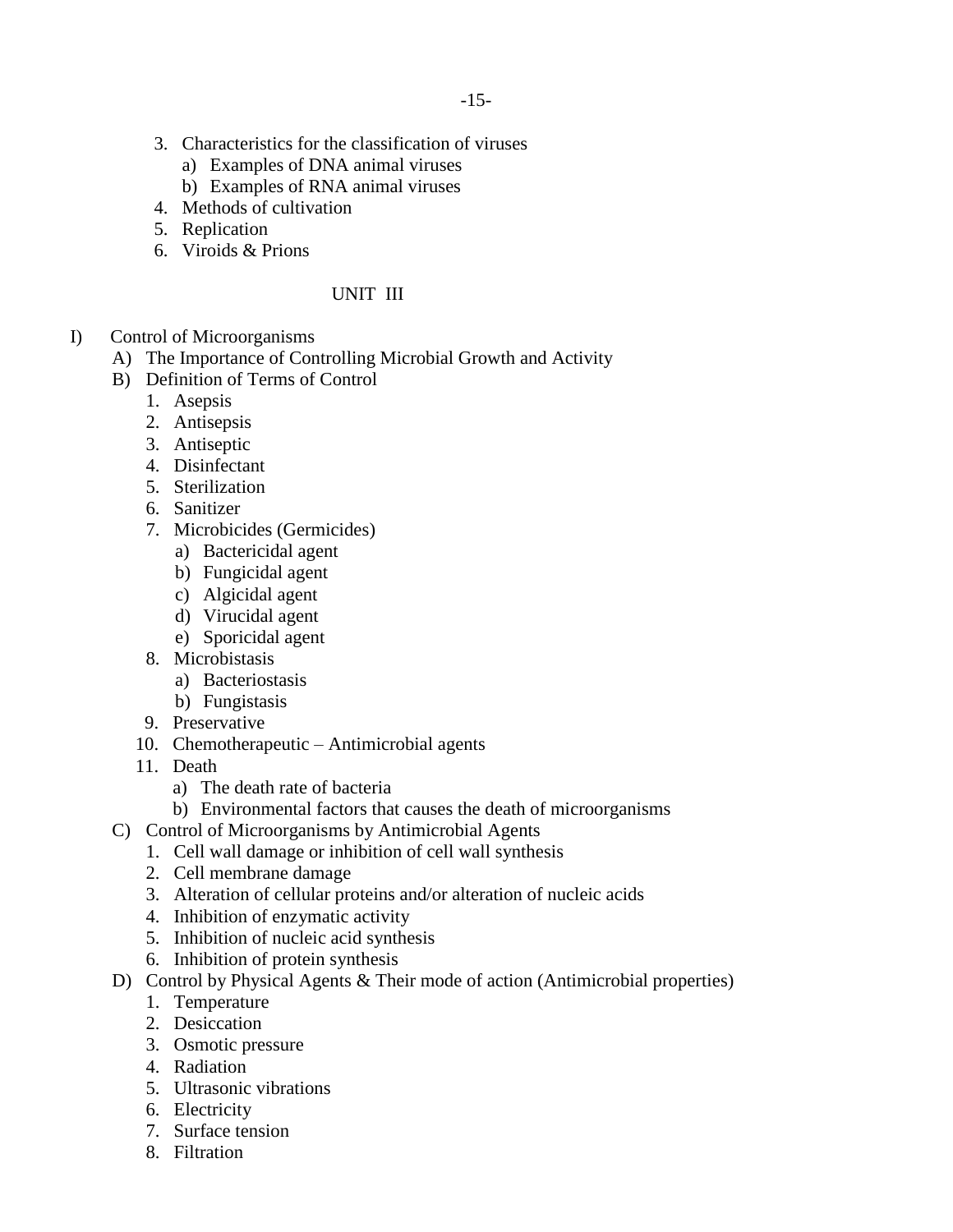- E) Control by Chemical Agents
	- 1. Major groups of chemical agents & Their mode of action (Antimicrobial properties)
		- a) Phenols and phenolic compounds
		- b) Alcohols
		- c) Halogens
		- d) Heavy metals and their compounds
		- e) Acridine dyes
		- f) Soaps & Detergents
		- g) Ammonium compounds
		- h) Aldehydes
		- i) Gaseous agents
	- 2. Chemotherapeutic Agents
		- a) Synthetic drugs
			- 1) Some common drugs
			- 2) The mode of action of the drugs (Antimicrobial properties)
		- b) Antibiotics
			- 1) Some common antibiotics products
			- 2) Microbial derivation
			- 3) Primary spectrum
			- 4) Mode of action (Antimicrobial properties)
- F) Control of Microorganisms in a Clinical Environment
	- 1. Nosocomial infections
		- a) The most frequent types of infections
		- b) The most frequently encountered organisms
		- c) The most at risk procedures for causing nosocomial infections
		- d) Persons at the greatest risk for developing nosocomial infections
	- 2. Methods of reducing or preventing the occurrence of nosocomial infections
- II) Microorganisms and Disease
	- A) Normal Flora (Microbiota)
	- B) Transient Organisms
	- C) Host-Microbe Interactions
		- 1. Epidemiology
			- a) Epidemic
			- b) Endemic
			- c) Pandemic
			- d) Sporadic
		- 2. Koch's Postulates and Diseases
		- 3. Infection, Infestation, and Parasitism
		- 4. Pathogenicity and Virulence
		- 5. Portals of Microbial Entry into the Human Body
			- a) Respiratory System Airborne
			- b) Digestive System Food and Water Borne
			- c) Uro-gential System Direct contact
			- d) Integumentary System Burns, Cuts, Abrasions, Wounds, Animal bites, Vectors
		- 6. Invasive Methods of Bacteria and Factors that Influence Virulence
			- a) Specific proteins in the cell wall
			- b) Capsules
			- c) Pili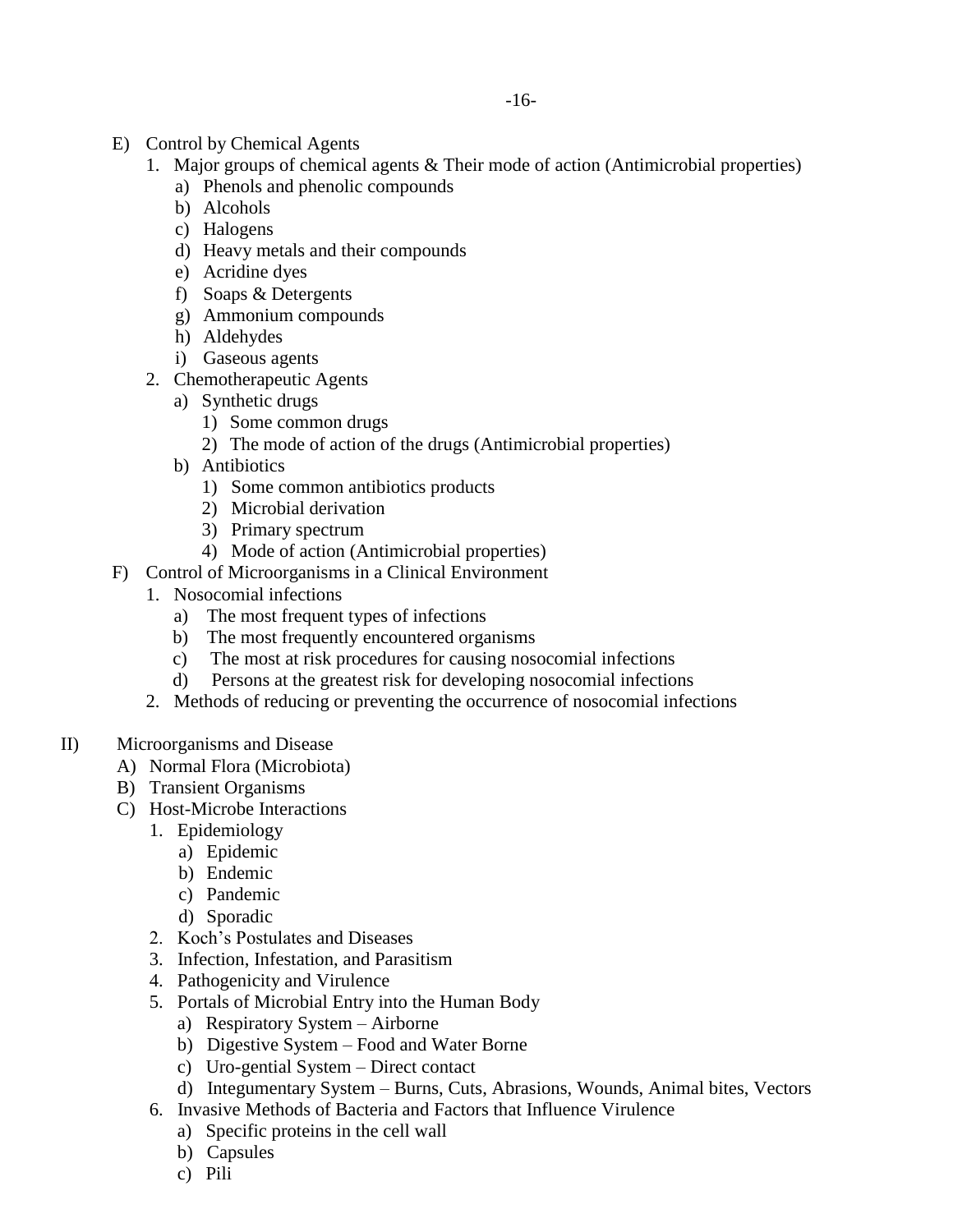- d) Enzymes
	- 1) Leukocidins
	- 2) Hemolysins
	- 3) Coagulases
	- 4) Kinases
	- 5) Hyaluronidase
	- 6) Collagenase
- e) Toxins
	- 1) Exotoxins
		- a) Toxoids
	- 2) Endotoxins
- 7. Invasive Methods of Other Microbes Factors that Influence Virulence
	- a) Viruses
	- b) Fungi
	- c) Protozoans
- 8. Pattern of Diseases (Periods of the acute illness)
	- a) Incubation period
	- b) Prodromal period
	- c) Period of the acute illness
	- d) Decline and recovery period
- 9. Natural Resistance to Diseases and Infections (Innate or non-specific resistance)
	- a) Species resistance
	- b) Mechanical barriers
	- c) Enzymatic activity & Chemical action
	- d) Interferons
	- e) Inflammation
	- f) Phagocytosis
	- g) NK cells
	- h) Fever
- 10. Specific Immunity Acquired or Adaptive Immunity
	- a) T-lymphocyte system Cellular mediated immunity
		- 1) T Helper cells
		- 2)  $T Cytotoxic cells$
		- 3)  $T -$ Suppressor cells
	- b) B-lymphocyte system Antibody mediated or humoral immunity
		- 1) The major classes of Immunoglobulins (antibodies) and their role in immunity
			- a. IgG
			- b. IgM
			- c. IgA
			- d. IgD
			- e. IgE
		- 2) Humoral antibodies (immunoglobulins) and their primary functions
			- a. Antitoxins
			- b. Agglutinins
			- c. Precipitins
			- d. Lysins
			- e. Complement-fixating antibodies
			- f. Opsonins
			- g. Neutralizing antibodies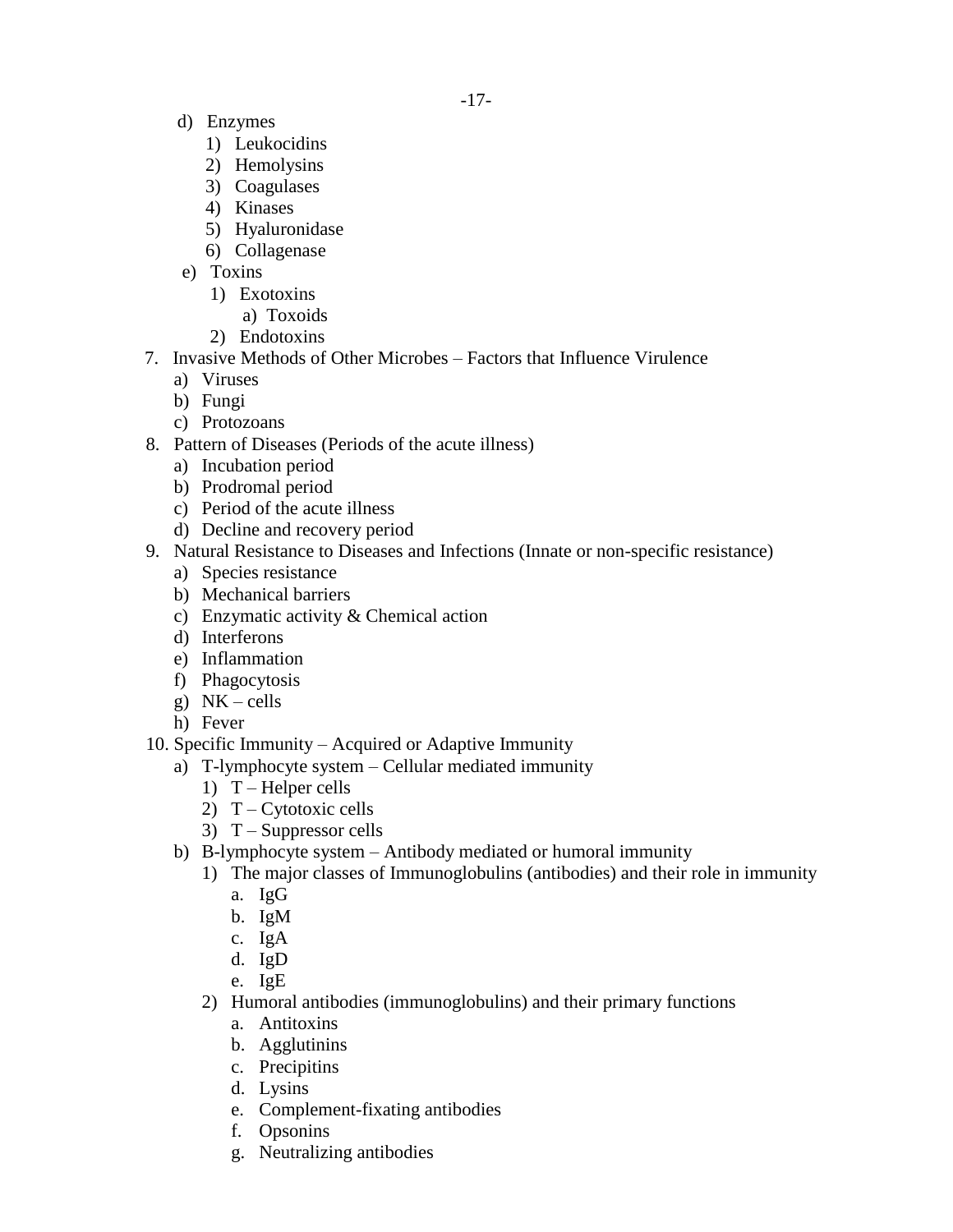- c) Interleukins
- d) The primary immune response
- e) Secondary immunity
- f) Types of immunity
	- 1) Naturally acquired passive immunity
	- 2) Artificially acquired passive immunity
	- 3) Naturally acquired active immunity
	- 4) Artificially acquired active immunity
- D) Diagnostic Application of Antigen-Antibody Reactions
	- 1. Agglutination tests
	- 2. Precipitin tests
	- 3. Complement-fixation tests
	- 4. Serological tests
	- 5. Intracutaneous diagnostic tests

#### *Diseases*

- E) Air-Borne Infections in Humans
	- 1. Diptheria
	- 2. Streptococcal infections
		- a) Pharyngitis
		- b) Scarlet fever
		- c) Rheumatic fever
	- 3. Tuberculosis
	- 4. Streptococcal Pneumonia (Other etiological agents of Pneumonia)
	- 5. Mycoplasm Pneumonia
	- 6. Menignitis
	- 7. Pertussis or Whooping cough
	- 8. Small Pox
	- 9. Chicken Pox
	- 10. Infectious mononucleosis
	- 11. Measles (Rubeola)
	- 12. German measles (Rubella)
	- 13. Mumps
	- 14. Influenza
	- 15. Reye's Syndrome
	- 16. Guillian-Barre Syndrome
	- 17. Rhinitis (Common Cold)
	- 18. Poliomyelitis
	- 19. Psittacosis
	- 20. Legionaire's disease
	- 21. Pneumocystosis
	- 22. Systemic Mycosis
		- a) Actinomycosis
		- b) Nocardiosis
		- c) Cryptococcosis
		- d) Moniliasis
		- e) Blastomycosis
		- f) Histoplasmosis
		- g) Coccidiomycosis
		- h) Sporotrichosis